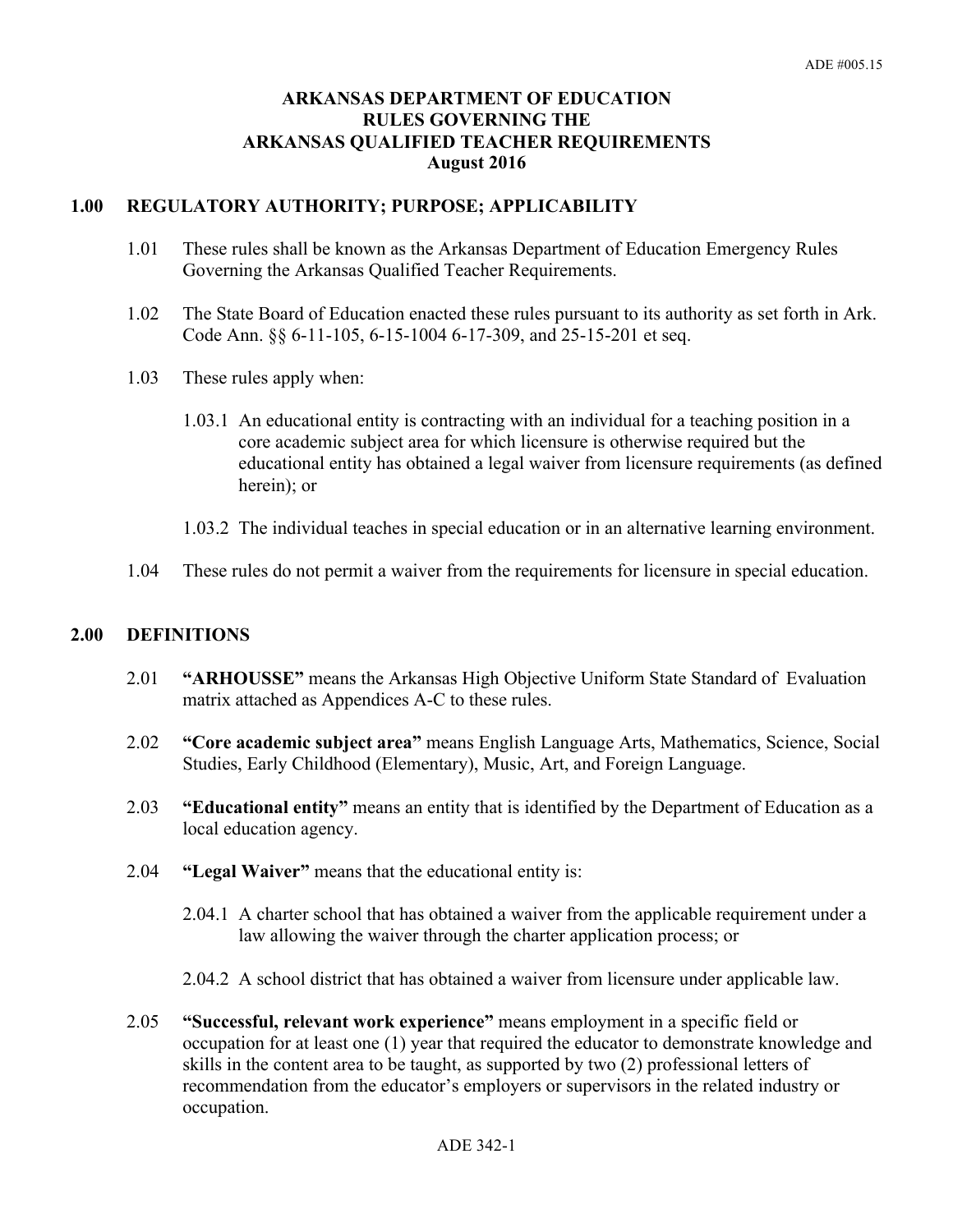### **3.00 ARKANSAS QUALIFIED TEACHER REQUIREMENTS**

- 3.01 A teacher teaching in a core academic subject area at an educational entity that has received a legal waiver of licensure shall meet the requirements of an Arkansas Qualified Teacher.
- 3.02 Eligibility Requirements. To meet Arkansas Qualified Teacher requirements, the educator must have either:
	- 3.02.1 Previously met highly qualified teacher status under the ADE Rules Governing Highly Qualified Teachers and promulgated pursuant to the No Child Left Behind Act of 2001; or
	- 3.02.2 Obtained a bachelor's degree or an advanced degree and meets one (1) of the following requirements:
		- 3.02.2.1 The bachelor's degree or advanced degree is in the content area in which the educator will teach;
		- 3.02.2.2 The bachelor's degree or advanced degree contains a minimum of eighteen (18) college credit hours in the content area in which the educator will teach;
		- 3.02.2.3 The educator has successfully completed a content area assessment approved by the State Board of Education for the content area in which the educator will teach;
		- 3.02.2.4 The educator is a National Board Certified Teacher for the content area in which the educator will teach; or
		- 3.02.2.5 The bachelor's degree or advanced degree is in any major and the educator has documented successful, relevant work experience in the teaching area;
- 3.03 For special education, an educator shall hold an Arkansas teaching license in special education or be teaching under an approved Additional Licensure Plan waiver for special education and either:
	- 3.03.1 Meet one other eligibility requirement under 3.02; or
	- 3.03.2 Demonstrate content knowledge in each of the areas he or she teaches using the ARHOUSSE matrix (see Appendices A-C).
- 3.04 For an alternative learning environment, an educator shall hold an Arkansas teaching license—unless waived by the charter for a public charter school, or by an approved school of innovation plan for a school of innovation, or by the State Board of Education for a traditional public school district—and either:
	- 3.04.1 Meet one other eligibility requirement under 3.02; or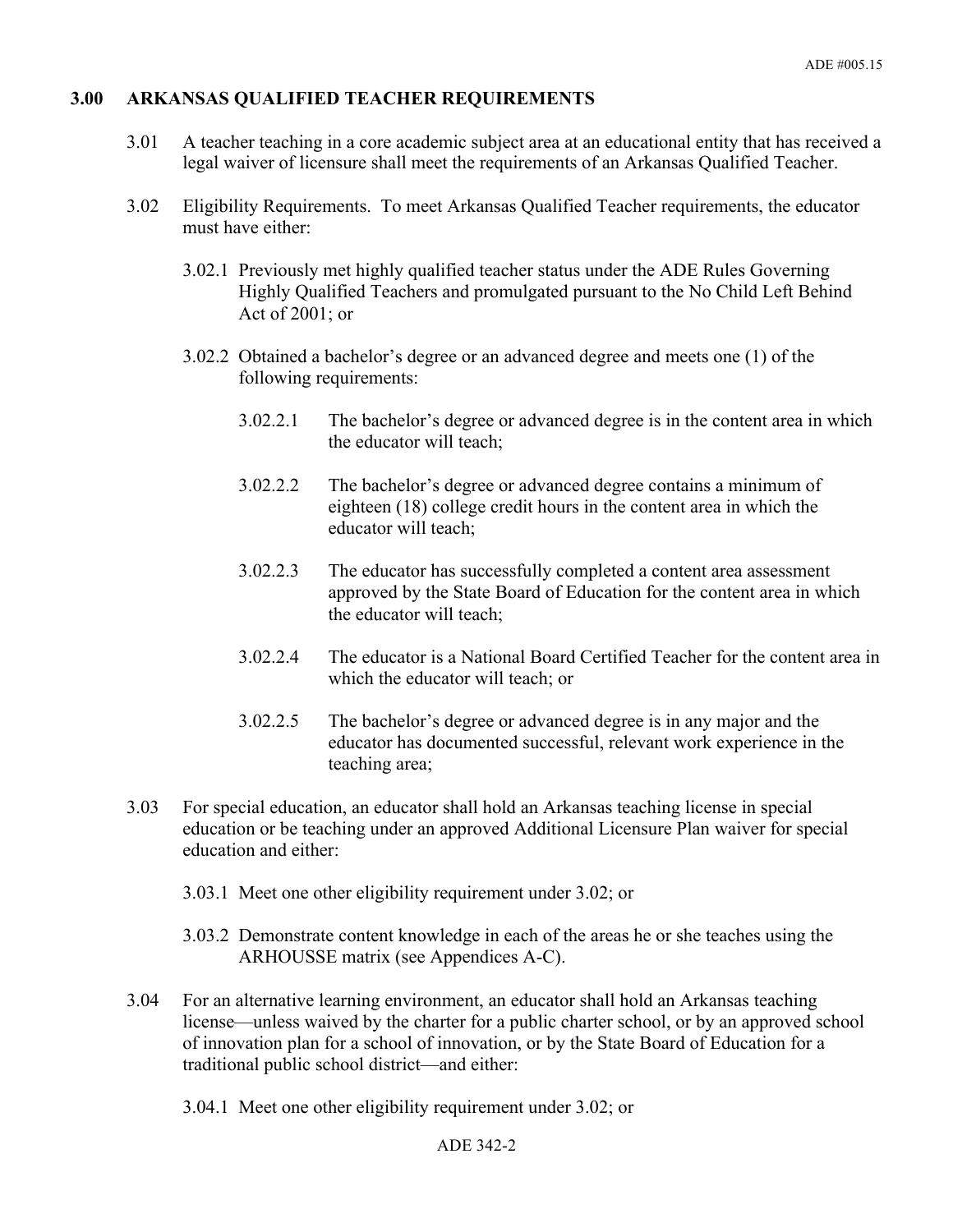- 3.04.2 Demonstrate content knowledge in each of the areas he or she teaches using the ARHOUSSE matrix (see Appendices A-C).
- 3.05 Educational Entity Responsibilities
	- 3.05.1 The educational entity shall determine that the educator meets the eligibility requirements for the content area in which the educator will teach.
	- 3.05.2 The school district shall indicate in eSchool that the educator is an Arkansas Qualified Teacher, and shall maintain records of the educator's eligibility and content areas taught. The records shall be made available for Department of Education review.
- 3.06 The ARHOUSSE matrix attached as Appendices A, B, and C to these rules will be reviewed after the 2016-2017 school year, and revised as necessary to align with the state's plan filed with the United States Department of Education under the Every Student Succeeds Act.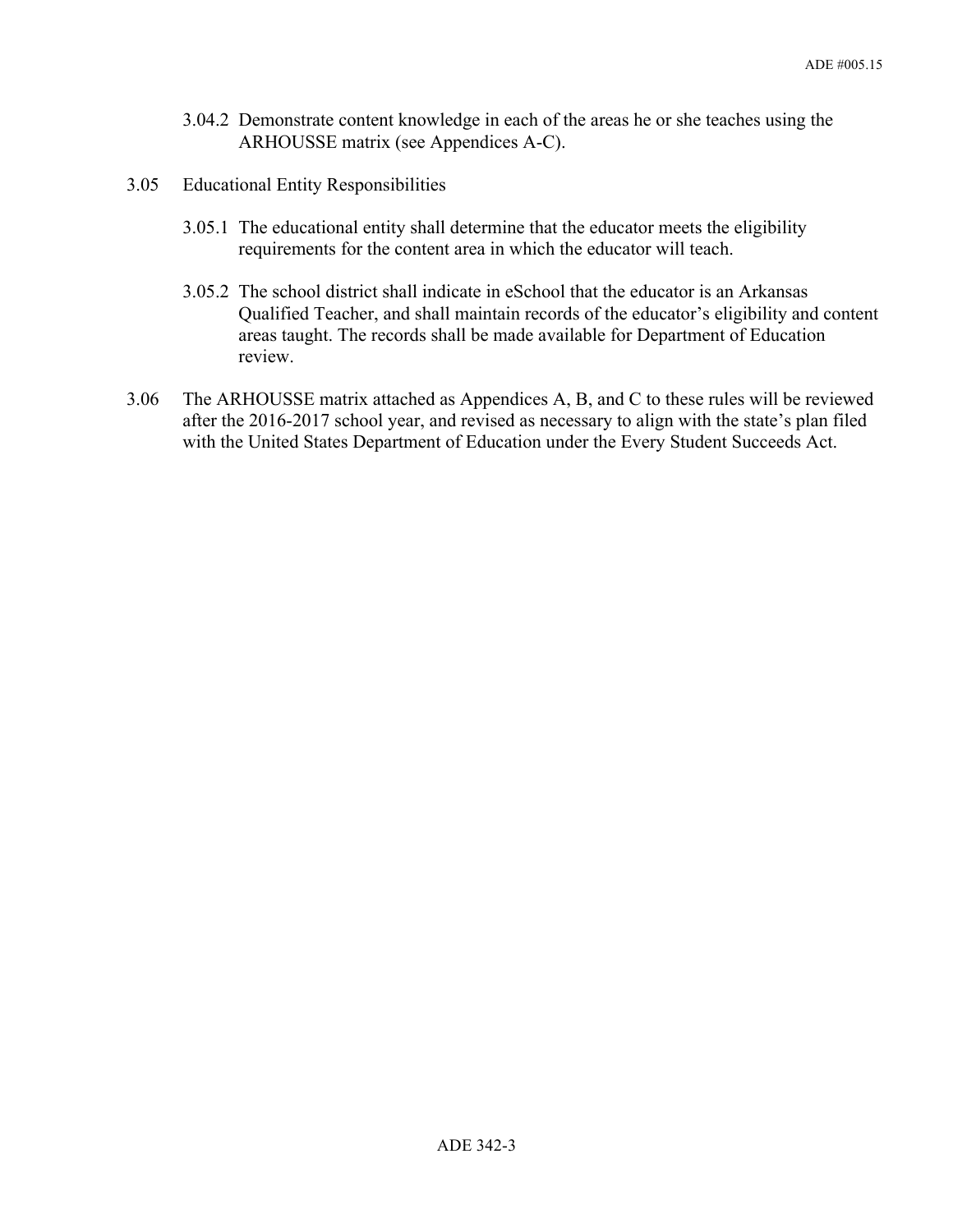## **Arkansas Department of Education Arkansas Qualified Teacher Designation Form (SINGLE SUBJECT)**

**An Arkansas qualified teacher (AQT) must have at least a bachelor's degree; must be appropriately licensed to teach;** and must demonstrate content knowledge in the subject area. This form may be used by any Arkansas teacher for **whichever AQT status is being sought**.

| Teacher Name                              |                                                                            |                                                                                                                                                                                                                                                                                                                                                                                                                                                    | Date                                           |  |
|-------------------------------------------|----------------------------------------------------------------------------|----------------------------------------------------------------------------------------------------------------------------------------------------------------------------------------------------------------------------------------------------------------------------------------------------------------------------------------------------------------------------------------------------------------------------------------------------|------------------------------------------------|--|
|                                           |                                                                            | School District                                                                                                                                                                                                                                                                                                                                                                                                                                    |                                                |  |
|                                           | Choose level of AQT status being sought.                                   | If applicable choose the subject area.                                                                                                                                                                                                                                                                                                                                                                                                             |                                                |  |
| O Early Childhood/Elementary-K-6          |                                                                            | O English<br>O Reading or Language Arts                                                                                                                                                                                                                                                                                                                                                                                                            |                                                |  |
| O Middle Childhood/Grades 4-8             |                                                                            | O Mathematics                                                                                                                                                                                                                                                                                                                                                                                                                                      |                                                |  |
| O Secondary/Grades 7-12                   |                                                                            | O Art<br>O Music                                                                                                                                                                                                                                                                                                                                                                                                                                   |                                                |  |
|                                           |                                                                            | 1) BACHELOR'S DEGREE (Provide the appropriate information and documentation.)                                                                                                                                                                                                                                                                                                                                                                      |                                                |  |
| $\Box$ Initial                            | $\Box$ NTLP PROVISIONAL                                                    | 2) ARKANSAS TEACHING LICENSE (Check one and provide the appropriate information.)                                                                                                                                                                                                                                                                                                                                                                  | <b>ID PROFESSIONAL TEACHING PERMIT OR PPTL</b> |  |
| $\Box$ STANDARD                           |                                                                            | $\Box$ RECIPROCITY PROVISIONAL (all requirements completed except AR History course)                                                                                                                                                                                                                                                                                                                                                               |                                                |  |
|                                           |                                                                            |                                                                                                                                                                                                                                                                                                                                                                                                                                                    |                                                |  |
|                                           |                                                                            |                                                                                                                                                                                                                                                                                                                                                                                                                                                    |                                                |  |
|                                           | appropriate information and documentation.)                                | 3.A. □ I passed the Praxis Content Knowledge assessment, or licensure content test in other state.                                                                                                                                                                                                                                                                                                                                                 |                                                |  |
| Assessment                                |                                                                            | Passing Score                                                                                                                                                                                                                                                                                                                                                                                                                                      | Date taken                                     |  |
| <b>OR</b>                                 |                                                                            |                                                                                                                                                                                                                                                                                                                                                                                                                                                    |                                                |  |
|                                           |                                                                            | 3.B. $\Box$ I am a Middle School or Secondary teacher and I have a major, or coursework equivalent to a major (24 credit hours),                                                                                                                                                                                                                                                                                                                   |                                                |  |
|                                           | or graduate degree, or National Board Certification in the area. (Explain) |                                                                                                                                                                                                                                                                                                                                                                                                                                                    |                                                |  |
| <b>OR</b>                                 | (Attach a copy of the ARHOUSSE form.)                                      | 3.C. $\Box$ I am a Veteran teacher and I have accumulated >100 points in this area on the ARHOUSSE criteria survey.                                                                                                                                                                                                                                                                                                                                | $Score =$                                      |  |
| school year.                              |                                                                            | 4) Are you AQT (i.e., do you have all of 1, 2, and 3 above)? Yes No<br>If you do not meet all three criteria $(1, 2, \& 3$ above) you cannot be designated as an Arkansas qualified teacher in this area<br>at this time. As appropriate, and in conjunction with the school/district administrator the teacher is to develop.<br>maintain and adhere to a written plan for becoming an Arkansas Qualified Teacher in this area by the end of this |                                                |  |
| Teacher's signature                       |                                                                            | Date                                                                                                                                                                                                                                                                                                                                                                                                                                               |                                                |  |
| School District Administrator's name      |                                                                            |                                                                                                                                                                                                                                                                                                                                                                                                                                                    |                                                |  |
| School District Administrator's signature |                                                                            | Date                                                                                                                                                                                                                                                                                                                                                                                                                                               |                                                |  |

**TEACHERS ARE TO ATTACH ALL APPROPRIATE DOCUMENTATION. COPIES OF ALL ARE TO BE MAINTAINED BY THE TEACHER AND KEPT ON FILE IN THE SCHOOL DISTRICT.**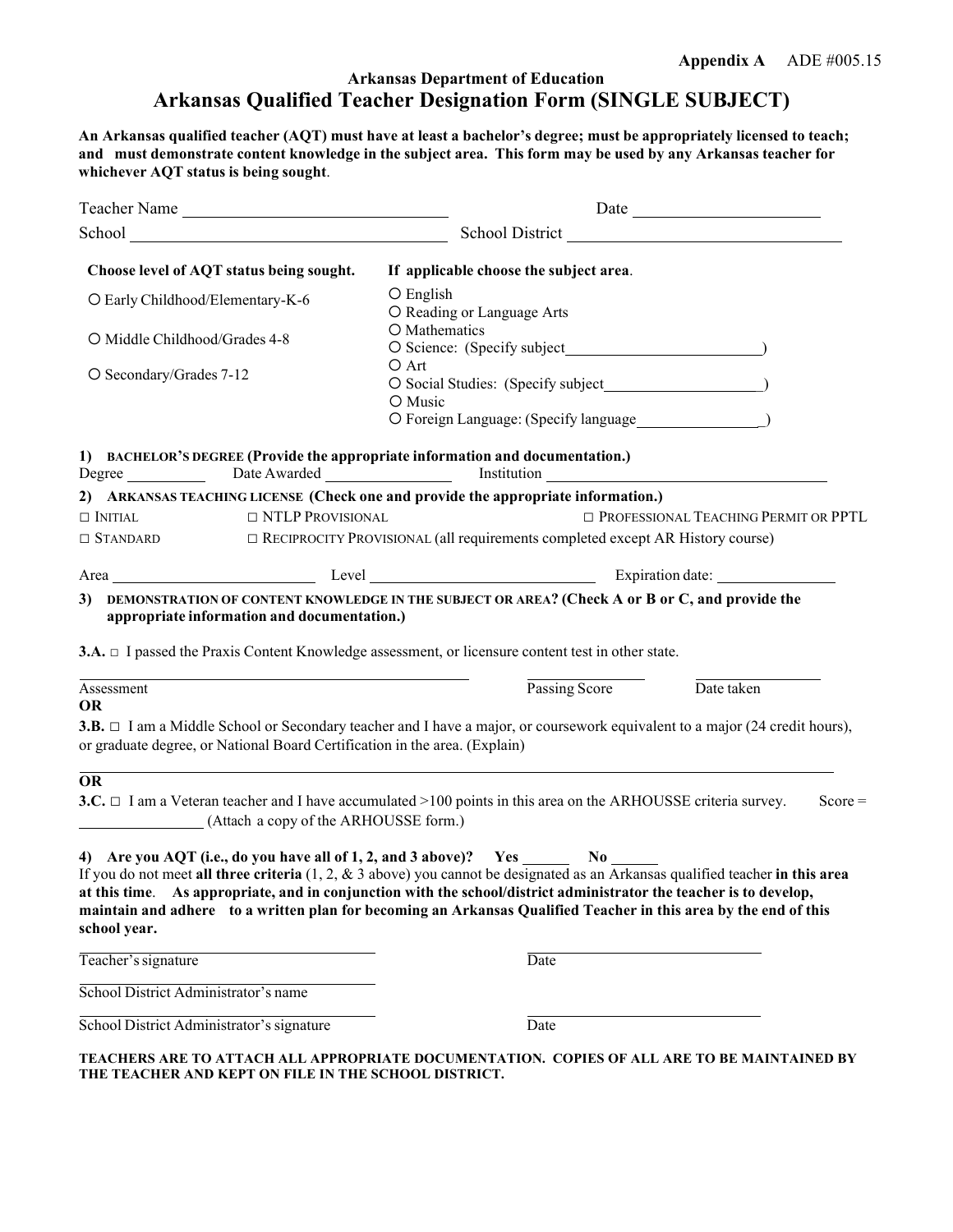## **ARHOUSSE - Arkansas High Objective Uniform State Standard of Evaluation**

To demonstrate subject area content knowledge a teacher must accumulate at least 100 points in the selected area. **This may be done by any teacher for whichever AQT status is being sought**.

| <b>Teacher Name</b>                      | Date                                                                                   |  |
|------------------------------------------|----------------------------------------------------------------------------------------|--|
| School                                   | School District                                                                        |  |
|                                          | <b>NOTE: CONTENT KNOWLEDGE ONLY</b>                                                    |  |
| Choose level of AQT status being sought. | If applicable choose the content area.<br>$\bigcirc$ English                           |  |
| O Early Childhood/Elementary, K-6        | O Reading or Language Arts<br>O Mathematics                                            |  |
| O Middle Childhood, Grades 4-8           | $\overline{O}$ Science: (Specify subject<br>O Art                                      |  |
| O Secondary, Grades 7-12                 | O Social Studies: (Specify subject<br>O Music<br>O Foreign Language: (Specify language |  |

The following evidence must be in the **content area indicated above**. **Points**

| National Teacher Exam Content Area Assessment(s) for this content area      |                                |
|-----------------------------------------------------------------------------|--------------------------------|
| (e.g., Praxis $\#$ 010) or other non-Praxis non-licensure Content test      |                                |
| (Describe)                                                                  | 50 points                      |
| NBPTS Certification for this content area (including Elementary)            | $100$ pts                      |
| Content test taken for licensure in another state (describe)                | $100$ pts                      |
| Years of teaching experience in this subject area within the last ten years | # of years                     |
| $(10 \text{ pts/year})$                                                     | $(50 \text{ pts} \text{ max})$ |
| <b>Content-based</b> Professional Development - according to the school's   | # of years                     |
| Prof. Dev. Plan (1 pt/hr up to 8 pts/year)                                  | $(40 \text{ pts} \text{ max})$ |

#### The following must **NOT HAVE BEEN USED ABOVE** under Professional Development.

| College/University Coursework in the content area                            |                                  |
|------------------------------------------------------------------------------|----------------------------------|
|                                                                              |                                  |
|                                                                              |                                  |
|                                                                              |                                  |
|                                                                              | # credit hours                   |
|                                                                              | 3 pts per credit hour            |
| Served in an administrative capacity in the content area, e.g., Dept. chair, |                                  |
| ACSIP chair, Lead teacher, etc.                                              |                                  |
|                                                                              |                                  |
|                                                                              |                                  |
|                                                                              | # of years served                |
|                                                                              | 10 pts per year (30 pts max)     |
| Documented Committee service in local (LEA) curriculum development           |                                  |
| in this content area in the last five years                                  |                                  |
| Describe:                                                                    |                                  |
|                                                                              |                                  |
|                                                                              | $#$ of activities                |
|                                                                              | 5 pts per activity (25 pts max)  |
| Documented Committee service in state or national curriculum                 |                                  |
| development in this content area in the last five years                      |                                  |
| Describe:                                                                    |                                  |
|                                                                              | $\#$ of activities               |
|                                                                              | 10 pts per activity (30 pts max) |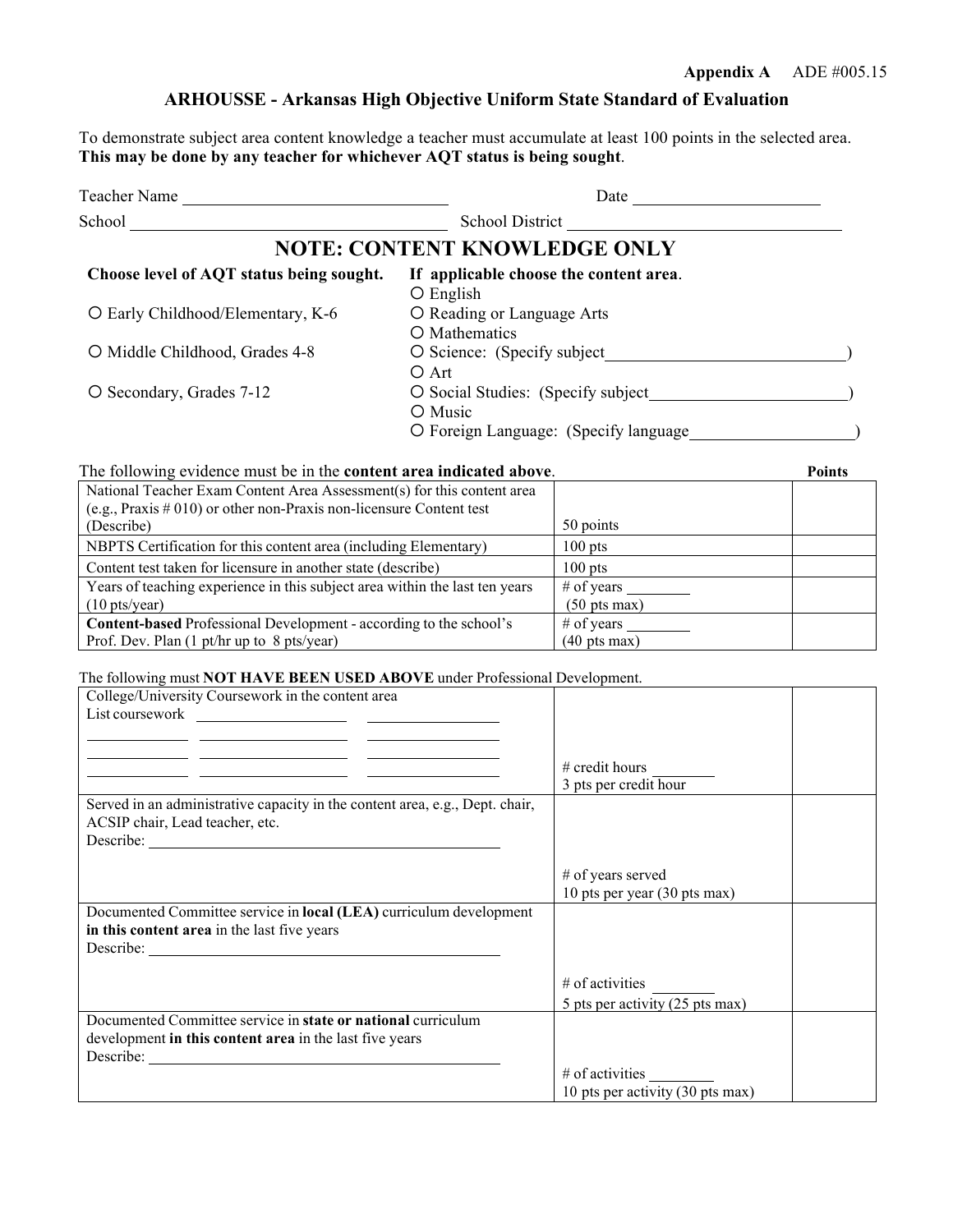## AR HOUSSE p. 2

| Textbook adoption committee service in this content area over the last<br>five years                                                      |                                                         |  |
|-------------------------------------------------------------------------------------------------------------------------------------------|---------------------------------------------------------|--|
|                                                                                                                                           |                                                         |  |
|                                                                                                                                           | $#$ of committees                                       |  |
| <u> 1989 - Johann Stoff, amerikansk politiker (* 1908)</u>                                                                                | 15 pts per committee (30 pts max)                       |  |
| Papers published in refereed journals in this content area in the last five<br>years                                                      |                                                         |  |
|                                                                                                                                           |                                                         |  |
|                                                                                                                                           | $#$ of papers                                           |  |
|                                                                                                                                           | 10 pts per paper (30 pts max)                           |  |
| Presentations made at content-area or specialty-area association<br>conferences in the last five years                                    |                                                         |  |
| Describe:                                                                                                                                 |                                                         |  |
|                                                                                                                                           |                                                         |  |
|                                                                                                                                           | $#$ of pres'ns                                          |  |
|                                                                                                                                           | 10 pts per pres'n $(30 \text{ pts max})$                |  |
| Conferences attended in this content area in the last five years                                                                          |                                                         |  |
|                                                                                                                                           |                                                         |  |
|                                                                                                                                           |                                                         |  |
|                                                                                                                                           | $#$ of conferences<br>5 pts per conference (15 pts max) |  |
|                                                                                                                                           | # of years served                                       |  |
| Service as a ADE Certified Mentor Mentor in this content area                                                                             | 10 pts per year (30 pts max)                            |  |
| Participation in Arkansas Leadership Academy Individual or Team                                                                           |                                                         |  |
| Institute                                                                                                                                 | 20 pts per academy                                      |  |
| Participation in ELLA Curriculum Training - Year Long                                                                                     | 20 pts per year                                         |  |
| Participation in Arkansas Mathematics and Science Professional                                                                            |                                                         |  |
| Development Institute - Year Long                                                                                                         | 20 pts per year                                         |  |
| Participation in Effective Literacy, Literacy Lab, Reading First,<br>Curriculum Training, or some similar activity - Year Long (describe) |                                                         |  |
|                                                                                                                                           | 1 point per hour                                        |  |
|                                                                                                                                           | up to 20 points per year                                |  |
|                                                                                                                                           | Total                                                   |  |

Teacher's signature Date

School District Administrator

School District Administrator's signature Date

#### **TEACHERS ARE TO ATTACH ALL APPROPRIATE DOCUMENTATION. COPIES OF ALL ARE TO BE MAINTAINED BY THE TEACHER AND KEPT ON FILE IN THE SCHOOL DISTRICT.**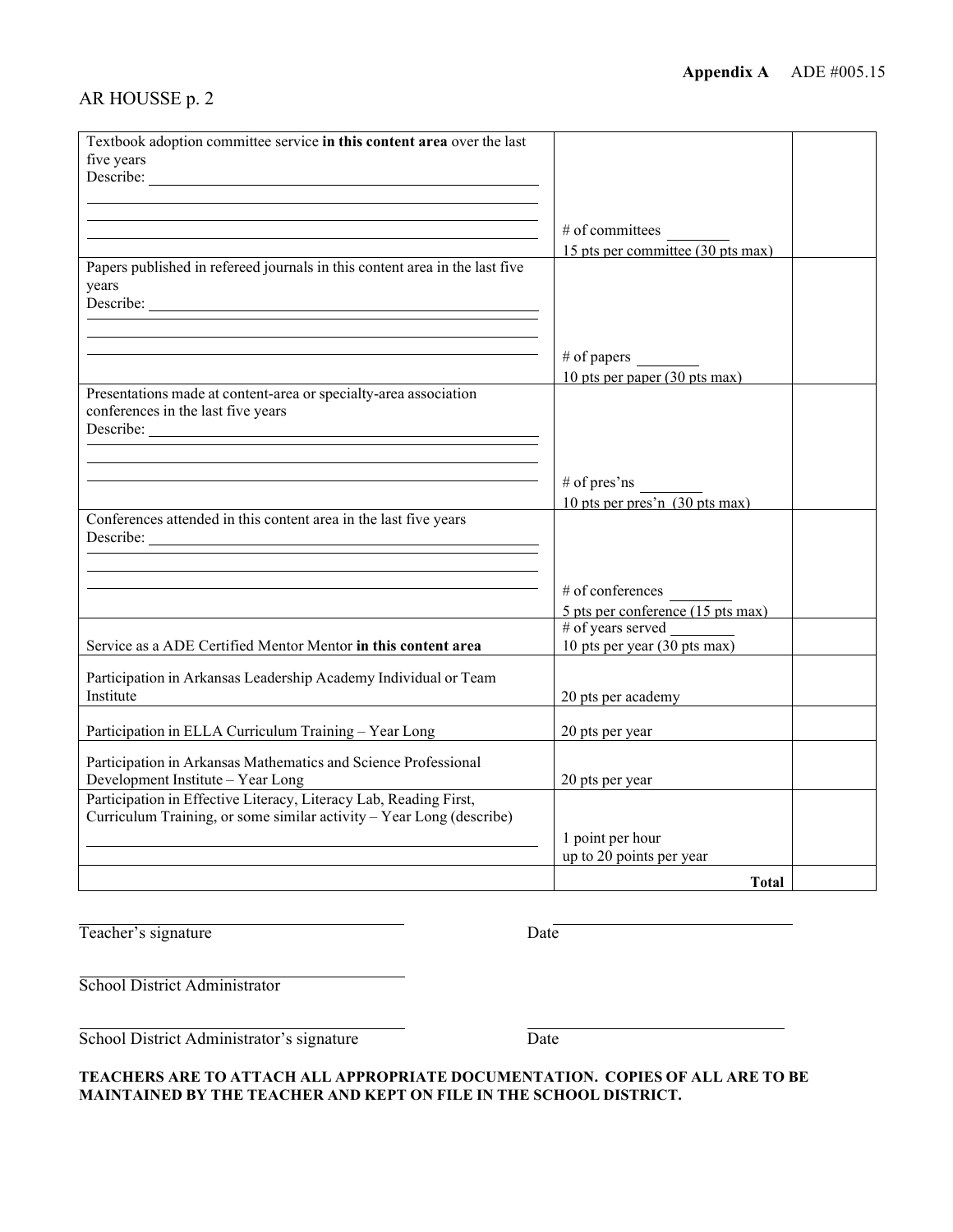#### **Appendix B Arkansas Department of Education Arkansas Qualified Teacher Designation Form (MULTI-SUBJECT, for Middle Childhood grades)**

**An Arkansas qualified teacher (AQT) must have at least a bachelor's degree; must be appropriately licensed to teach; and must demonstrate content knowledge in the subject area(s). The Multi-Subject HOUSSE form (to designate content knowledge) may ONLY be used by teachers in Alternative Learning Environments or Special Education, who teach two or more subjects and seek Arkansas Qualified Teacher status as a Multi-Subject AQT.**

| Teacher Name                              |                         |                                                                                                                                                                                                                                                                                                                                                                                                                                                              |
|-------------------------------------------|-------------------------|--------------------------------------------------------------------------------------------------------------------------------------------------------------------------------------------------------------------------------------------------------------------------------------------------------------------------------------------------------------------------------------------------------------------------------------------------------------|
|                                           |                         | School Contact Contact School District                                                                                                                                                                                                                                                                                                                                                                                                                       |
| Choose level of AQT status being sought.  |                         | Choose the content areas.                                                                                                                                                                                                                                                                                                                                                                                                                                    |
| O Middle Childhood/Grades 4-8             |                         | $\bigcirc$ English                                                                                                                                                                                                                                                                                                                                                                                                                                           |
|                                           |                         | O Reading or Language Arts                                                                                                                                                                                                                                                                                                                                                                                                                                   |
|                                           |                         | O Mathematics                                                                                                                                                                                                                                                                                                                                                                                                                                                |
|                                           |                         |                                                                                                                                                                                                                                                                                                                                                                                                                                                              |
| <b>Indicate Instructional Class</b>       |                         | O Art                                                                                                                                                                                                                                                                                                                                                                                                                                                        |
| O Alternative Learning Environment        |                         | O Social Studies: (Specify subject Management of Social Studies: 0)                                                                                                                                                                                                                                                                                                                                                                                          |
| O Special Education                       |                         | O Music                                                                                                                                                                                                                                                                                                                                                                                                                                                      |
|                                           |                         |                                                                                                                                                                                                                                                                                                                                                                                                                                                              |
|                                           |                         | 1) BACHELOR'S DEGREE (Provide the appropriate information and documentation.)<br>Degree ___________ Date Awarded _______________ Institution ____________________                                                                                                                                                                                                                                                                                            |
|                                           |                         | 2) ARKANSAS TEACHING LICENSE (Check one and provide the appropriate information.)                                                                                                                                                                                                                                                                                                                                                                            |
| $\Box$ Initial                            | $\Box$ NTLP PROVISIONAL | <b>ID PROFESSIONAL TEACHING PERMIT OR PPTL</b>                                                                                                                                                                                                                                                                                                                                                                                                               |
| $\Box$ STANDARD                           |                         | $\Box$ RECIPROCITY PROVISIONAL (all requirements completed except AR History course)                                                                                                                                                                                                                                                                                                                                                                         |
|                                           |                         |                                                                                                                                                                                                                                                                                                                                                                                                                                                              |
|                                           |                         | 3.A. $\Box$ I passed the Praxis II: Middle School Content Knowledge (#0146), Praxis II: Middle School Multiple Subjects (#5141),<br>or other appropriate state-mandated content-area assessment, or Multi-Subject licensure content test in other state.                                                                                                                                                                                                     |
| Assessment                                |                         | Passing Score<br>Date taken                                                                                                                                                                                                                                                                                                                                                                                                                                  |
| OR                                        |                         |                                                                                                                                                                                                                                                                                                                                                                                                                                                              |
|                                           |                         | 3.B. $\Box$ I am a Veteran teacher and I have accumulated >100 points on the <b>Multi-Subject ARHOUSSE</b> criteria survey with a<br>minimum of 50 points in each content area. (Attach a copy of the Multi-Subject ARHOUSSE form.)                                                                                                                                                                                                                          |
| school year.                              |                         | 4) Are you AQT (i.e., do you have all of 1, 2, and 3 above)? Yes _______ No<br>If you do not meet all three criteria $(1, 2, \& 3$ above) you cannot be designated as an Arkansas Qualified Teacher in these<br>areas at this time. As appropriate, and in conjunction with the school/district administrator the teacher is to develop,<br>maintain and adhere to a written plan for becoming an Arkansas Qualified Teacher in this area by the end of this |
| Teacher's signature                       |                         | Date                                                                                                                                                                                                                                                                                                                                                                                                                                                         |
| School District Administrator's name      |                         |                                                                                                                                                                                                                                                                                                                                                                                                                                                              |
| School District Administrator's signature |                         | Date                                                                                                                                                                                                                                                                                                                                                                                                                                                         |

**TEACHERS ARE TO ATTACH ALL APPROPRIATE DOCUMENTATION. COPIES OF ALL ARE TO BE MAINTAINED BY THE TEACHER AND KEPT ON FILE IN THE SCHOOL DISTRICT.**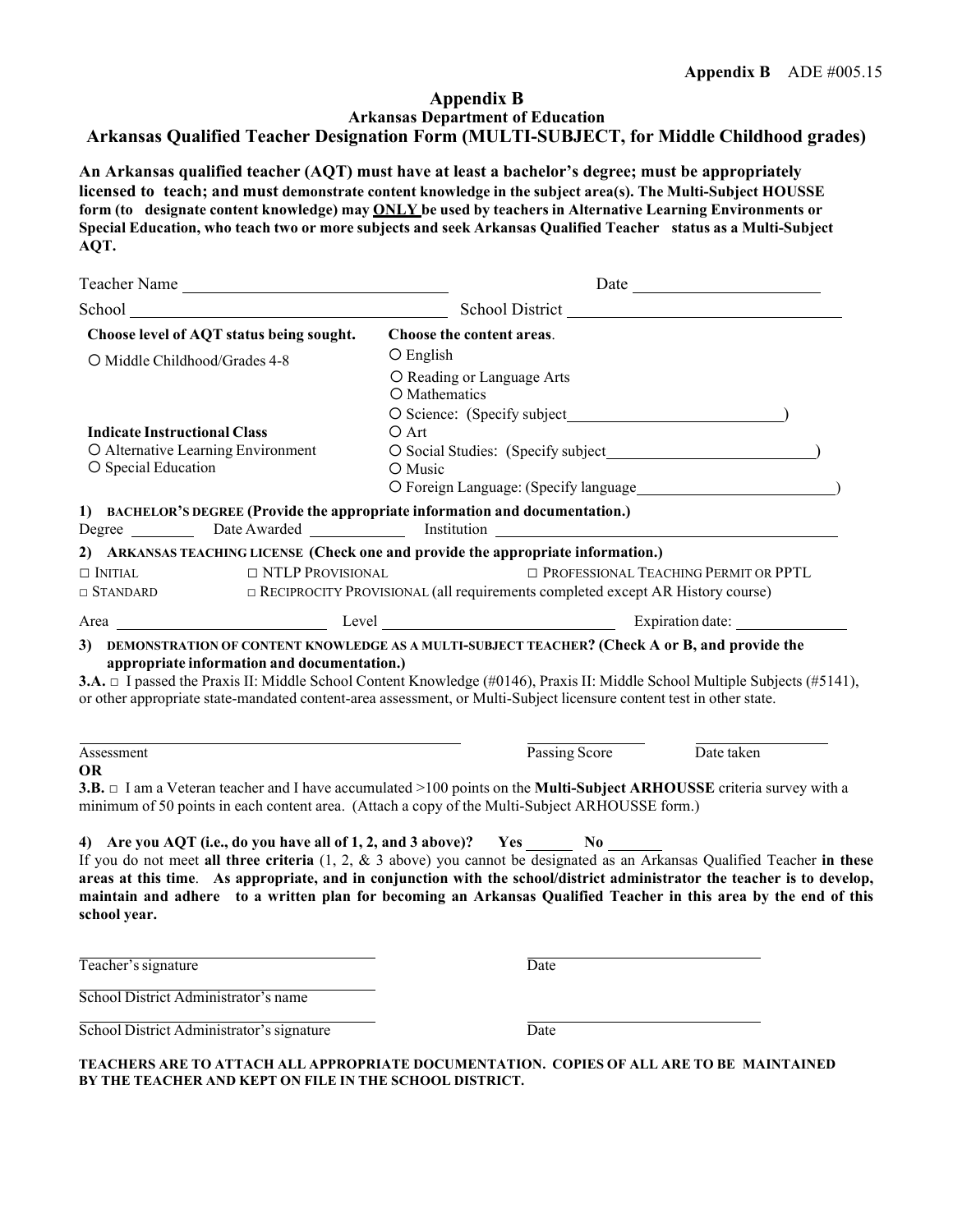#### **Multi-Subject Arkansas' High Objective Uniform State Standard of Evaluation (MS-ARHOUSSE) for Middle Childhood grades**

**To establish Arkansas Qualified Teacher status as a Multi-Subject teacher a teacher must be teaching in one of the** Instructional Classes listed below, and be teaching two or more of the content areas listed below. To demonstrate **content knowledge via Multi-Subject ARHOUSSE a minimum of 50 points is required per content area taught.**

| Teacher Name                                                                                     | Date                         |                                                                                                                                 |
|--------------------------------------------------------------------------------------------------|------------------------------|---------------------------------------------------------------------------------------------------------------------------------|
| School                                                                                           |                              | School District                                                                                                                 |
| Indicate level of AQT status being sought.<br>O Middle Childhood/Grades 4-8                      | $\bigcirc$ English<br>O Math | Indicate the content areas to be considered for this AQT designation.<br>O Reading / Language Arts<br>$\circ$ Science: (subject |
| <b>Indicate Instructional Class</b><br>O Alternative Learning Environment<br>O Special Education | O Art<br>O Music             | O Social Studies: (subject<br>O Foreign Language: (subject                                                                      |

#### The following would demonstrate content knowledge for Multi-Subject AQT criteria in full. **Points**

| Praxis II: Middle School Content Knowledge (#0146), Praxis II: Middle School |            |  |
|------------------------------------------------------------------------------|------------|--|
| Multiple Subjects (#5141), or other appropriate state-mandated content-area  |            |  |
| assessment                                                                   | 100 points |  |
| Multi-Subject content test taken for licensure in another state (describe)   | 100 points |  |

To demonstrate content knowledge by individual subject, the following evidence must be in the content areas indicated above.

A teacher must accumulate a minimum of 50 points in each core content subject area that they are teaching. **Content Area 1:**

| College/University Coursework in the content area(s): List coursework                                                                                                                                                                                                                                                        |                                                             |
|------------------------------------------------------------------------------------------------------------------------------------------------------------------------------------------------------------------------------------------------------------------------------------------------------------------------------|-------------------------------------------------------------|
|                                                                                                                                                                                                                                                                                                                              | $# \text{ credit hours}$ :                                  |
|                                                                                                                                                                                                                                                                                                                              | X 3 points                                                  |
| NBTS Certification for this content area                                                                                                                                                                                                                                                                                     | 100 points                                                  |
| Content Based Professional Development or Content Knowledge Activities:<br>(Please use the AR HOUSSE to see examples of appropriate activities,<br>committee service, textbook adoption, presentations, conferences, articles<br>written, etc.)<br>Describe Activity and use Point Value from Single Subject AR-HOUSSE form: | Prof. Dev. Points<br>1 pt/hr up to 8 pts/year<br>40 pts max |
| Teaching Experience in this content area:<br>Describe:                                                                                                                                                                                                                                                                       | 10 pts per yr                                               |
|                                                                                                                                                                                                                                                                                                                              | 25 points maximum                                           |
| <b>CONTENT AREA 1 Total Points:</b><br>Must be a minimum of 50 points                                                                                                                                                                                                                                                        |                                                             |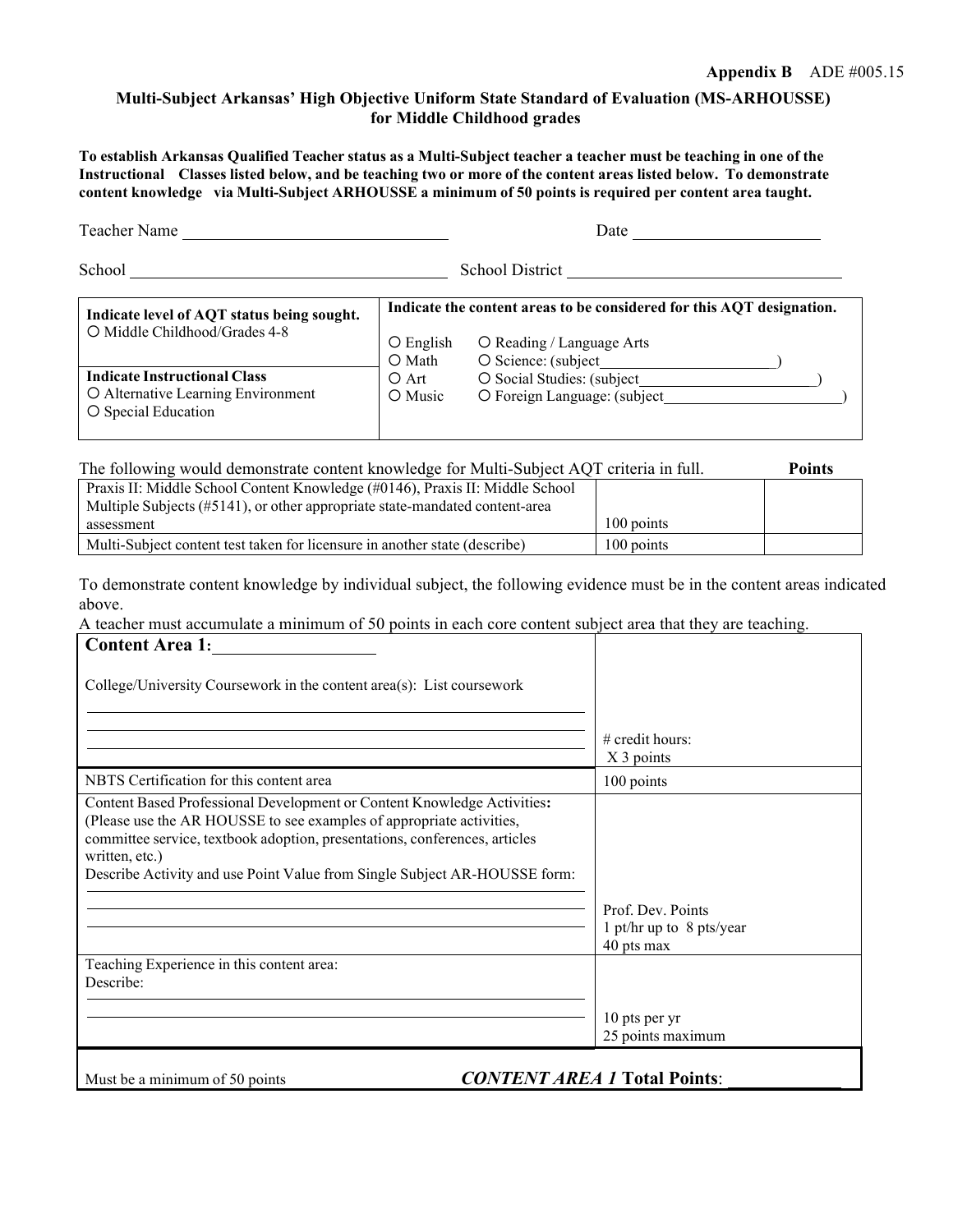| <b>Content Area 2:</b>                                                                                                                                                                                                                                                                                                       |                                                             |
|------------------------------------------------------------------------------------------------------------------------------------------------------------------------------------------------------------------------------------------------------------------------------------------------------------------------------|-------------------------------------------------------------|
| College/University Coursework in the content area(s): List coursework                                                                                                                                                                                                                                                        |                                                             |
|                                                                                                                                                                                                                                                                                                                              |                                                             |
|                                                                                                                                                                                                                                                                                                                              |                                                             |
|                                                                                                                                                                                                                                                                                                                              | # credit hours:<br>X 3 points                               |
| NBTS Certification for this content area                                                                                                                                                                                                                                                                                     | 100 points                                                  |
| Content Based Professional Development or Content Knowledge Activities:<br>(Please use the AR HOUSSE to see examples of appropriate activities,<br>committee service, textbook adoption, presentations, conferences, articles<br>written, etc.)<br>Describe Activity and use Point Value from Single Subject AR-HOUSSE form: |                                                             |
|                                                                                                                                                                                                                                                                                                                              | Prof. Dev. Points<br>1 pt/hr up to 8 pts/year<br>40 pts max |
| Teaching Experience in this content area:                                                                                                                                                                                                                                                                                    |                                                             |
| Describe:                                                                                                                                                                                                                                                                                                                    |                                                             |
|                                                                                                                                                                                                                                                                                                                              | 10 pts per yr                                               |
|                                                                                                                                                                                                                                                                                                                              | 25 points maximum                                           |
| Must be a minimum of 50 points                                                                                                                                                                                                                                                                                               | <b>CONTENT AREA 2 Total Points:</b>                         |
| <b>Content Area 3:</b><br>College/University Coursework in the content area(s): List coursework                                                                                                                                                                                                                              |                                                             |
|                                                                                                                                                                                                                                                                                                                              | # credit hours:<br>X <sub>3</sub> points                    |
| NBTS Certification for this content area                                                                                                                                                                                                                                                                                     | 100 points                                                  |
| Content Based Professional Development or Content Knowledge Activities:<br>(Please use the AR HOUSSE to see examples of appropriate activities,<br>committee service, textbook adoption, presentations, conferences, articles<br>written, etc.)<br>Describe Activity and use Point Value from Single Subject AR-HOUSSE form: | Prof. Dev. Points                                           |
|                                                                                                                                                                                                                                                                                                                              | 1 pt/hr up to 8 pts/year<br>40 pts max                      |
| Teaching Experience in this content area:<br>Describe:                                                                                                                                                                                                                                                                       |                                                             |
|                                                                                                                                                                                                                                                                                                                              | 10 pts per yr<br>25 points maximum                          |
|                                                                                                                                                                                                                                                                                                                              |                                                             |
| Must be a minimum of 50 points                                                                                                                                                                                                                                                                                               | <b>CONTENT AREA 3 Total Points:</b>                         |

## **Duplicate form as needed to add additional content areas.**

| Teacher's signature                       | Date |
|-------------------------------------------|------|
| School District Administrator's name      | Date |
| School District Administrator's signature | Date |

**TEACHERS ARE TO ATTACH ALL APPROPRIATE DOCUMENTATION. COPIES OF ALL ARE TO BE MAINTAINED BY THE TEACHER AND KEPT ON FILE IN THE SCHOOL DISTRICT.**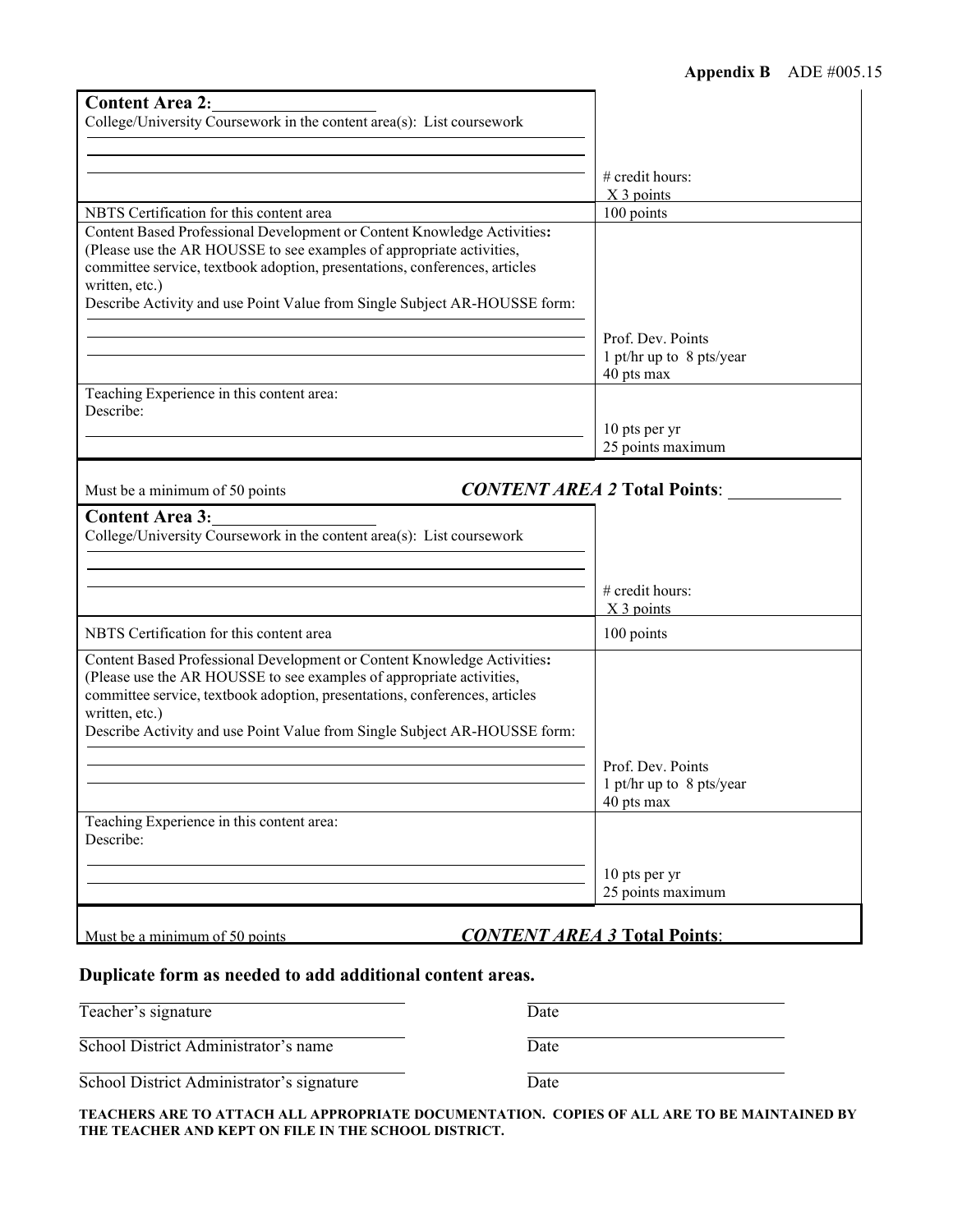#### **Arkansas Department of Education Arkansas Qualified Teacher Designation Form (MULTI-SUBJECT, for Secondary grades)**

**An Arkansas qualified teacher (AQT) must have at least a bachelor's degree; must be appropriately licensed to teach; and must demonstrate content knowledge in the subject area(s). The Multi-Subject HOUSSE form (to designate content knowledge) may ONLY be used by teachers in Alternative Learning Environments or Special Education, who teach two or more subjects and seek Arkansas Qualified Teacher status as a Multi-Subject AQT.**

|    | Teacher Name                                                                                                                                                                                  | Date                                                                                                                                                                                                                                                                                                                                              |  |
|----|-----------------------------------------------------------------------------------------------------------------------------------------------------------------------------------------------|---------------------------------------------------------------------------------------------------------------------------------------------------------------------------------------------------------------------------------------------------------------------------------------------------------------------------------------------------|--|
|    |                                                                                                                                                                                               | School District                                                                                                                                                                                                                                                                                                                                   |  |
|    | Choose level of AQT status being sought.                                                                                                                                                      | Choose the content areas.                                                                                                                                                                                                                                                                                                                         |  |
|    | O Secondary/Grades 7-12                                                                                                                                                                       | O English                                                                                                                                                                                                                                                                                                                                         |  |
|    |                                                                                                                                                                                               | O Reading or Language Arts<br>O Mathematics                                                                                                                                                                                                                                                                                                       |  |
|    |                                                                                                                                                                                               |                                                                                                                                                                                                                                                                                                                                                   |  |
|    | <b>Indicate Instructional Class</b>                                                                                                                                                           | $O$ Art                                                                                                                                                                                                                                                                                                                                           |  |
|    | O Alternative Learning Environment                                                                                                                                                            |                                                                                                                                                                                                                                                                                                                                                   |  |
|    | O Special Education                                                                                                                                                                           | O Music<br>O Foreign Language: (Specify language example 2014)                                                                                                                                                                                                                                                                                    |  |
| 1) | <b>BACHELOR'S DEGREE (Provide the appropriate information and documentation.)</b>                                                                                                             |                                                                                                                                                                                                                                                                                                                                                   |  |
|    | Degree Date Awarded                                                                                                                                                                           | Institution                                                                                                                                                                                                                                                                                                                                       |  |
| 2) | ARKANSAS TEACHING LICENSE (Check one and provide the appropriate information.)                                                                                                                |                                                                                                                                                                                                                                                                                                                                                   |  |
|    | $\Box$ NTLP PROVISIONAL<br>$\Box$ Initial                                                                                                                                                     | <b>D</b> PROFESSIONAL TEACHING PERMIT OR PPTL                                                                                                                                                                                                                                                                                                     |  |
|    | $\Box$ STANDARD                                                                                                                                                                               | $\Box$ RECIPROCITY PROVISIONAL (all requirements completed except AR History course)                                                                                                                                                                                                                                                              |  |
|    |                                                                                                                                                                                               | Area Expiration date:                                                                                                                                                                                                                                                                                                                             |  |
| 3) | documentation.)                                                                                                                                                                               | DEMONSTRATION OF CONTENT KNOWLEDGE IN THE SUBJECT OR AREA? (Provide the appropriate information and                                                                                                                                                                                                                                               |  |
|    | $\Box$ I am an Alternative Learning Environment teacher and I have accumulated >100 points in each of the designated areas<br>on the Secondary-grades Multi-Subject ARHOUSSE criteria survey. |                                                                                                                                                                                                                                                                                                                                                   |  |
|    | grades Multi-Subject ARHOUSSE criteria survey.                                                                                                                                                | $\Box$ I am a Special Education teacher and I have accumulated >100 points in each of the designated areas on the Secondary-                                                                                                                                                                                                                      |  |
| 4) | THIS SCHOOL YEAR.                                                                                                                                                                             | If you do not meet all three criteria $(1, 2, \& 3$ above) you cannot be designated as an Arkansas Qualified<br>Teacher in this area at this time. IN CONJUNCTION WITH YOUR SCHOOL/DISTRICT<br>ADMINISTRATOR YOU ARE TO DEVELOP, MAINTAIN AND ADHERE TO A WRITTEN PLAN<br>FOR BECOMING AN ARKANSAS QUALIFIED TEACHER IN THESE AREAS BY THE END OF |  |
|    | Teacher's signature                                                                                                                                                                           | Date                                                                                                                                                                                                                                                                                                                                              |  |
|    | School or District Administrator's name                                                                                                                                                       |                                                                                                                                                                                                                                                                                                                                                   |  |
|    | School or District Administrator's signature                                                                                                                                                  | Date                                                                                                                                                                                                                                                                                                                                              |  |

**TEACHERS ARE TO ATTACH ALL APPROPRIATE DOCUMENTATION. COPIES OF ALL ARE TO BE MAINTAINED BY THE TEACHER AND KEPT ON FILE IN THE SCHOOL DISTRICT.**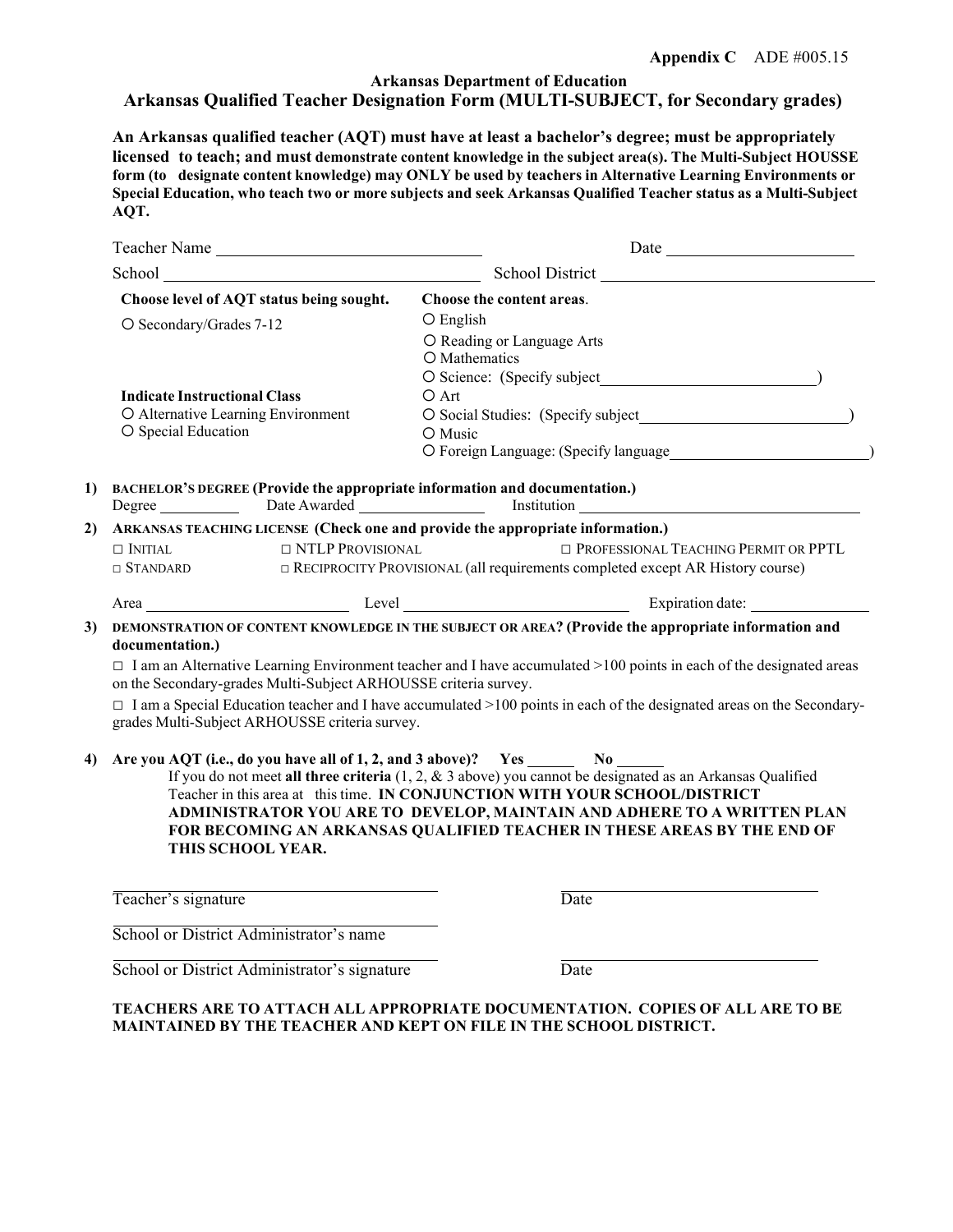#### **Multi-Subject Arkansas High Objective Uniform State Standard of Evaluation (MS-ARHOUSSE) for Secondary grades**

**To establish Arkansas Qualified Teacher status as a Multi-Subject teacher a teacher must be teaching in one of the** Instructional Classes listed below, and be teaching two or more of the content areas listed below. To demonstrate **content knowledge via Multi-Subject ARHOUSSE a minimum of 100 points is required per content area taught.**

| Teacher Name                                                                                     | Date                                                                  |                                                            |  |
|--------------------------------------------------------------------------------------------------|-----------------------------------------------------------------------|------------------------------------------------------------|--|
| School                                                                                           | <b>School District</b>                                                |                                                            |  |
| Indicate level of AQT status being sought.                                                       | Indicate the content areas to be considered for this AQT designation. |                                                            |  |
| O Secondary/Grades 7-12                                                                          | $\bigcirc$ English<br>O Math                                          | O Reading / Language Arts<br>O Science: (subject           |  |
| <b>Indicate Instructional Class</b><br>O Alternative Learning Environment<br>O Special Education | O Art<br>O Music                                                      | O Social Studies: (subject<br>O Foreign Language: (subject |  |

# **NOTE: CONTENT KNOWLEDGE ONLY USE MULTIPLE SHEETS AS NECESSARY**

Subject (from page 1)

| The following evidence must be in the content area indicated above.                       |                                |  |
|-------------------------------------------------------------------------------------------|--------------------------------|--|
| Praxis II Middle School: Content Knowledge test (#0146)), Praxis II: Middle School        |                                |  |
| Multiple Subjects (#5141), or other appropriate state-mandated content-area               |                                |  |
| assessment if the subject area above is Math, Science, English or Social Studies          | 25 points                      |  |
| National Teacher Exam Content Area Assessment(s) for this content area (e.g.,             |                                |  |
| Praxis # 010) or other non-Praxis non-licensure Content test (Describe.) CLEP Exams       |                                |  |
| in content area                                                                           | 50 points                      |  |
| NBPTS Certification in this content area                                                  | $100$ pts                      |  |
| Content test <b>in this area</b> taken for licensure in another state.                    |                                |  |
| (Describe)                                                                                |                                |  |
|                                                                                           | $100$ pts                      |  |
| Years of teaching experience in this subject area within the last ten years (10)          | $#$ of years                   |  |
| pts/year)                                                                                 | $(50 \text{ pts} \text{ max})$ |  |
| <b>Content-based</b> Professional Development - according to the school's Prof. Dev. Plan | $#$ of years                   |  |
| $(1 \text{ pt/hr up to } 8 \text{ pts/year})$                                             | $(40 \text{ pts} \text{max})$  |  |

The following, if used, must **NOT HAVE BEEN USED ABOVE** under Professional Development.

| College/University Coursework in the content area                                         |                                |
|-------------------------------------------------------------------------------------------|--------------------------------|
| List coursework                                                                           | $\#$ credit hours              |
|                                                                                           |                                |
|                                                                                           | 3 pts per credit hour          |
| Served in an administrative capacity in the content area, e.g., Dept. chair, ACSIP chair, |                                |
| Lead teacher, etc.                                                                        | $#$ of years served            |
| Describe:                                                                                 |                                |
|                                                                                           | 10 pts per year                |
|                                                                                           | $(30 \text{ pts} \text{ max})$ |
| Documented Committee service in local (LEA) or Education Service Co-operatives            |                                |
| curriculum development in this content area in the last five years                        | $#$ of activities              |
| Describe:                                                                                 |                                |
|                                                                                           | 5 pts per activity             |
|                                                                                           | $(25 \text{ pts} \text{ max})$ |
|                                                                                           | Sec. MS-HOUSSE page 1 of 2     |